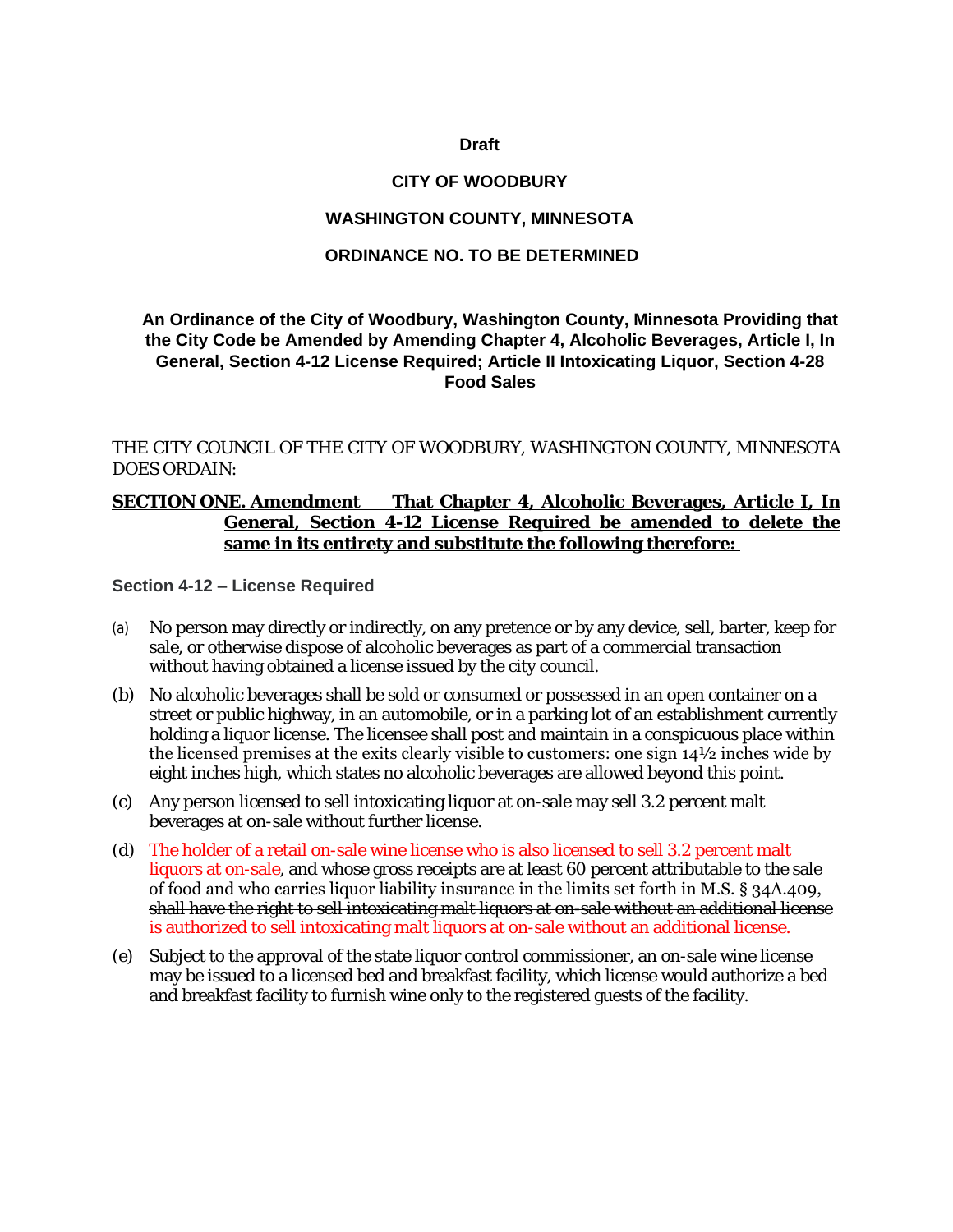# **SECTION TWO. Amendment That Chapter 4, Alcoholic Beverages, Article II, Intoxicating Liquor; Section 4-28 Food Sales be amended to delete the same in its entirety and substitute the following therefore:**

No retail, on-sale intoxicating liquor license or retail on-sale wine liquor license shall be issued to an establishment unless at least  $\frac{50}{20}$  percent of the gross food and beverage receipts of the establishment are annually attributable to the sale of food. This requirement shall be regulated as follows:

- (a) Each retail, on-sale intoxicating or retail, on-sale wine licensee shall have the continuing obligation to have at least  $50$  30 percent of gross food and beverage receipts from the establishment during the preceding business year attributable to the sale of food.
- (b) In the case of a new establishment, the applicant must make a bonafide estimation that at least 50 30 percent of the gross receipts from the sale of food and beverages of the establishment during its first year of business will be attributable to the sale of food.
- (c) For the purpose of this section, "establishment" shall include the food and beverage portion of a multi-service establishment. Financial records for the food and beverage portion must be maintained separately from the records of the remainder of the establishment.
- (d) For the purpose of this section, "sale of food" shall include gross receipts attributable to the sale of food items, soft-drinks and nonalcoholic beverages. It shall not include any portion of gross receipts attributable to the nonalcoholic components of plain or mixed alcoholic beverages, such as ice, soft-drink mixes or other mixes.
- (e) The city may require the production of such documents or information, including but not limited to books, records, audited financial statements or pro forma financial statements, sales reports and analysis as it deems necessary or convenient to enforce these provisions. The city may also obtain its own audit or review of such documents or information, and all licensees shall cooperate with such a review, including prompt production of requested records.
- (f) Establishments found to fall below the  $50-30$  percent standard of annual food sales from the preceding business year shall be required to meet with the city clerk and the director of public safety or designee, prior to license renewal, and reassess their business operations and prepare and implement a plan of operations reasonably directed to achieve the 50 30 percent food sales requirement in the subsequent year. The plan will be subject to the approval of the city administrator. Public safety compliance confirmation will be reviewed by the city clerk and the director of public safety or designee.
- (g) Establishments found to have less than  $40 \underline{20}$  percent of annual gross food receipts may be placed on probation status. The probationary status review will be conducted by the city council and the council may require the establishment be placed on probationary status for one year and require the licensee to prepare any plans and reports, participate in any required meetings and take other action that the city may require to increase the sale of food. The licensee shall submit the plans and periodic reports to the city clerk.